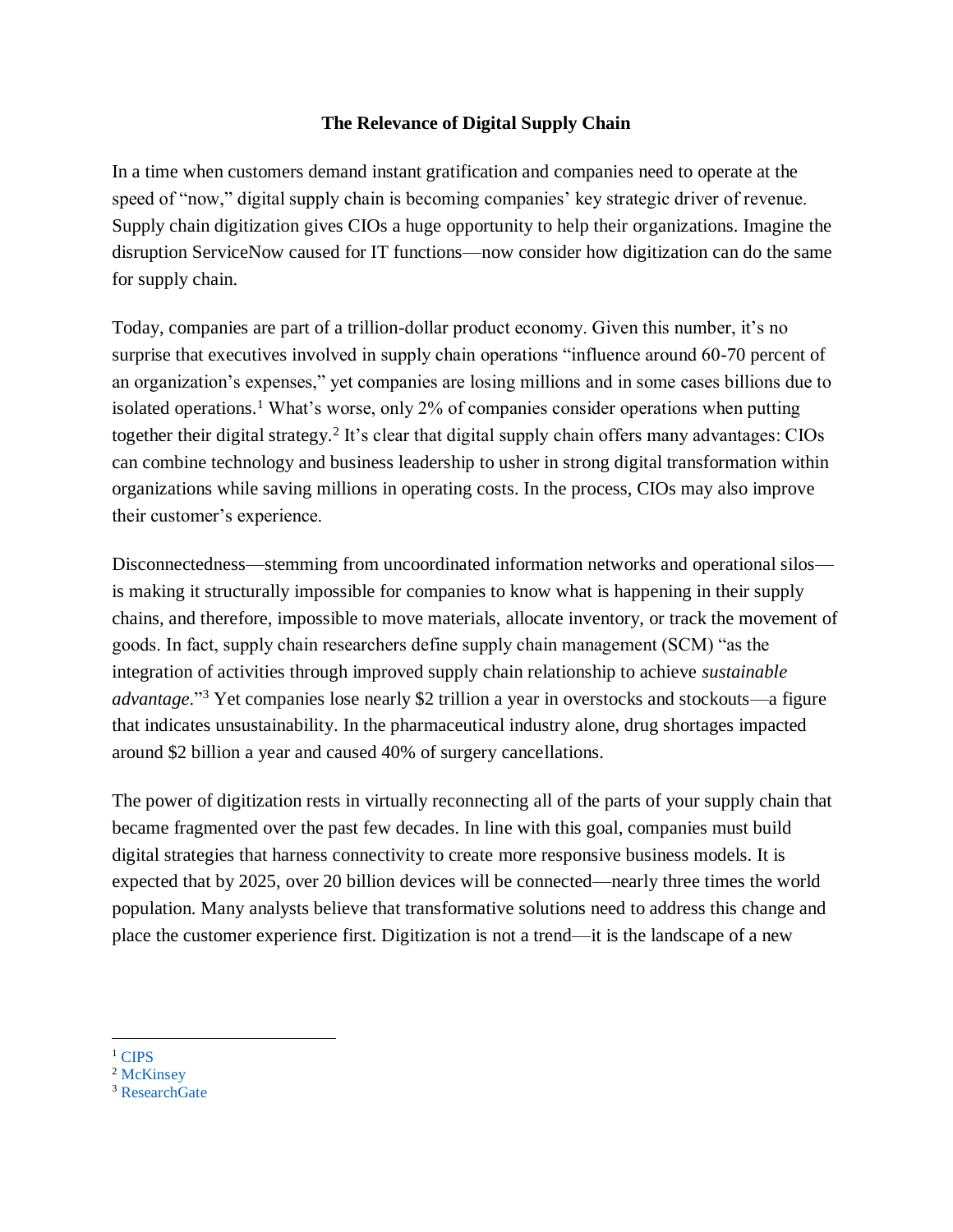reality that is disrupting traditional business protocols, yet the push toward digital supply chain has been relatively ignored.

## **Digital Transformation and IT**

Organizations must also rethink their concept of digital transformation. Currently, digitization means moving ERP or planning to the cloud, eliminating paper-based processes, and looking at IoT. Companies do not consider the people aspect of operations where workers must connect with emails, phone calls, and spreadsheets—and the potential for error in these transactions is large.

Digital transformation has become a buzzword in technology, but the fundamental idea behind this concept is increasingly relevant and important: technology needs to stay ahead of customer demand. In an area where expectations are constantly rising, companies need to think not only about their current pain points, but to also consider the root cause of these pains and how technology can address them holistically. As MIT research scientist George Westerman says about consumer demand, "Customer expectations are far exceeding what you can really do...[which involves] a fundamental rethinking about what we do with technology in organizations."<sup>4</sup> Unfortunately businesses are pushing IT to implement short-term pointsolutions at the expense of a real platform approach.

An investment in digital involves a forward-looking vision that completely embraces the new digital reality. Initiating a "new sales channel, launching a service app, or automating a few processes" will not be enough, according to a March 2017 McKinsey report on digital transformation.<sup>5</sup> The organizations that will be the first-movers will have leading advantages over their competitors. As the McKinsey report explains, first-movers "are keenly aware that digital can give birth to entirely new business models that shake up sectors, leaving companies that fail to adapt struggling to survive (newspapers are a case in point)."<sup>6</sup>

# **What is Traditional Supply Chain Management?**

The typical supply chain is manual and error-prone––most often due to factors outside of human control. Given that workers must email numerous manufacturers, call many suppliers, and coordinate numerous logistics while working with decision and data latency, problem

 $\overline{a}$  $4 \text{CO}$ 

<sup>5</sup> [McKinsey](https://www.mckinsey.com/industries/financial-services/our-insights/a-roadmap-for-a-digital-transformation)

<sup>6</sup> [McKinsey](https://www.mckinsey.com/industries/financial-services/our-insights/a-roadmap-for-a-digital-transformation)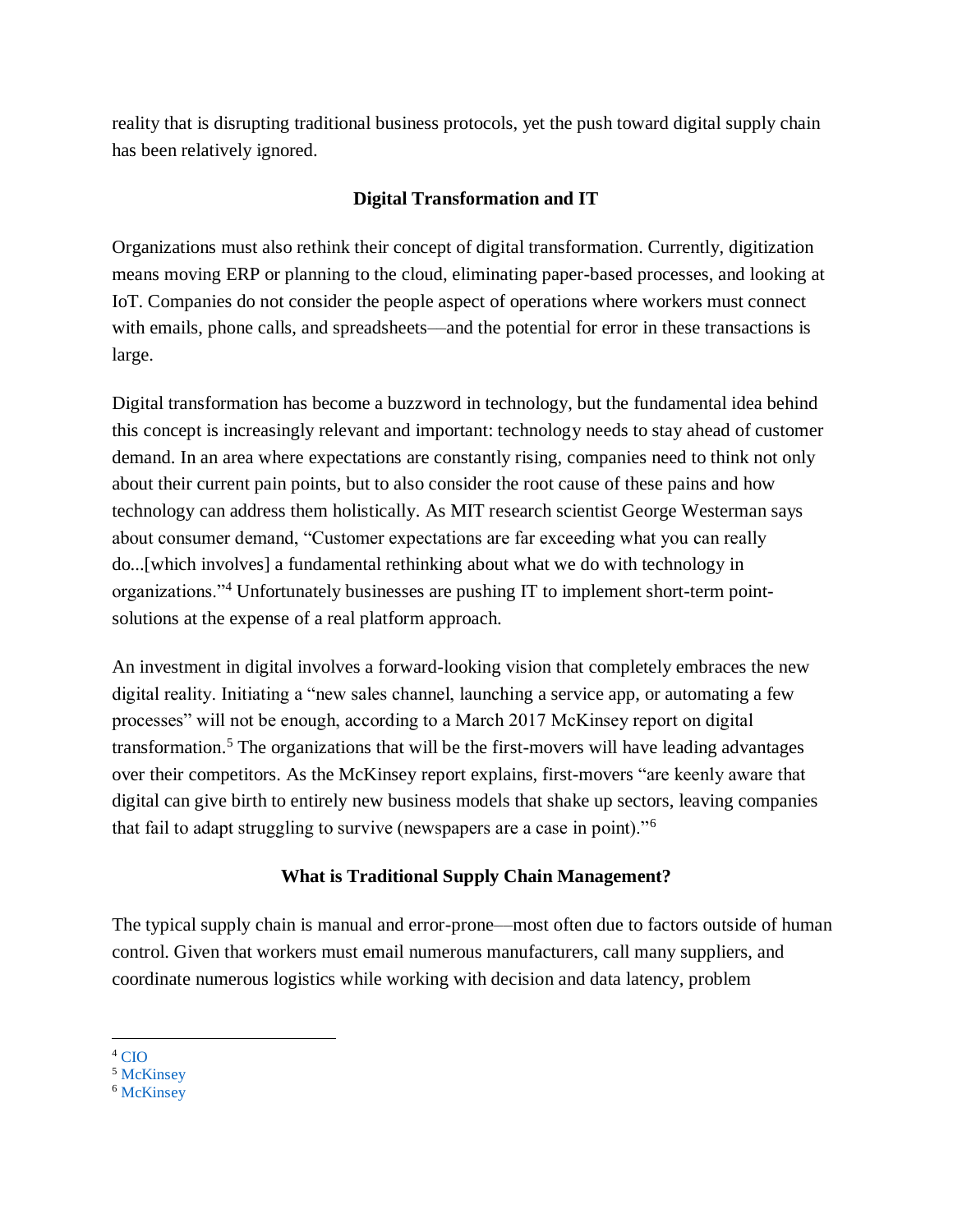identification becomes akin to "finding a needle in the haystack." Siloed data sources lead to outdated spreadsheets with wrong information, costing organizations millions.

Since workers manually enter data into spreadsheets, error often leads to wasted time and resources. In logistics alone, businesses from the U.K. waste about 3 hours per shipment requesting and funneling data between partners via phone or email.<sup>7</sup> On average, advanced spreadsheet users spend 26 hours per week working in spreadsheets and up to 8 hours per week repeating efforts when data sources are updated, wasting on average \$63 billion per year in Europe.<sup>8</sup>

Some companies have gone further than others in their supply chain digitization efforts. Typically, organizations digitize their transaction and planning layers, data aggregation layers, and initiate systems that give visibility and analytics. While these tools provide technical and cross-functional workflows and end-to-end visibility of the supply chain network and its metrics, orchestration is missing.

### **What is Supply Chain Orchestration?**

Most companies come up short on digitizing their entire supply chain system, either because of piecemeal efforts to digitize their systems, or due to the manual and error-prone activities that these systems require. Since orchestration provides multi-functional and multi-enterprise alerts and workflows, this layer sits on top of existing supply chain systems to provide a complete connection to existing data, planning, and visibility layers. Depending on how your organization configures the platform's features, orchestration then automatically leverages its complete virtual connectivity to uncover opportunities and efficiencies (and of course inefficiencies) across organizations, ecosystems, and industries.

Orchestration is also the missing piece that companies can use to connect their supply chain ecosystem, allowing for connectivity, speed, collaboration, and visibility. By connecting suppliers, logistics, and manufacturing, as well as track product availability and customer orders, orchestration allows organizations to address problems with speed and ease. Companies can proactively ensure material availability from suppliers, manage production and shipments, and balance control supply and demand variability both from the backend and on the customer front. As with customer-relation management (CRM) and human-capital management (HCM), SCM

 $\overline{a}$ 

<sup>&</sup>lt;sup>7</sup> [Supply Chain Dive](https://www.supplychaindive.com/news/digital-freight-forwarding-supply-chain-inefficiency/527945/)

<sup>8</sup> [Alteryx](https://www.alteryx.com/press-releases/2017-10-31-misuse-excel-and-other-data-spreadsheets-cost-european-businesses-eu55)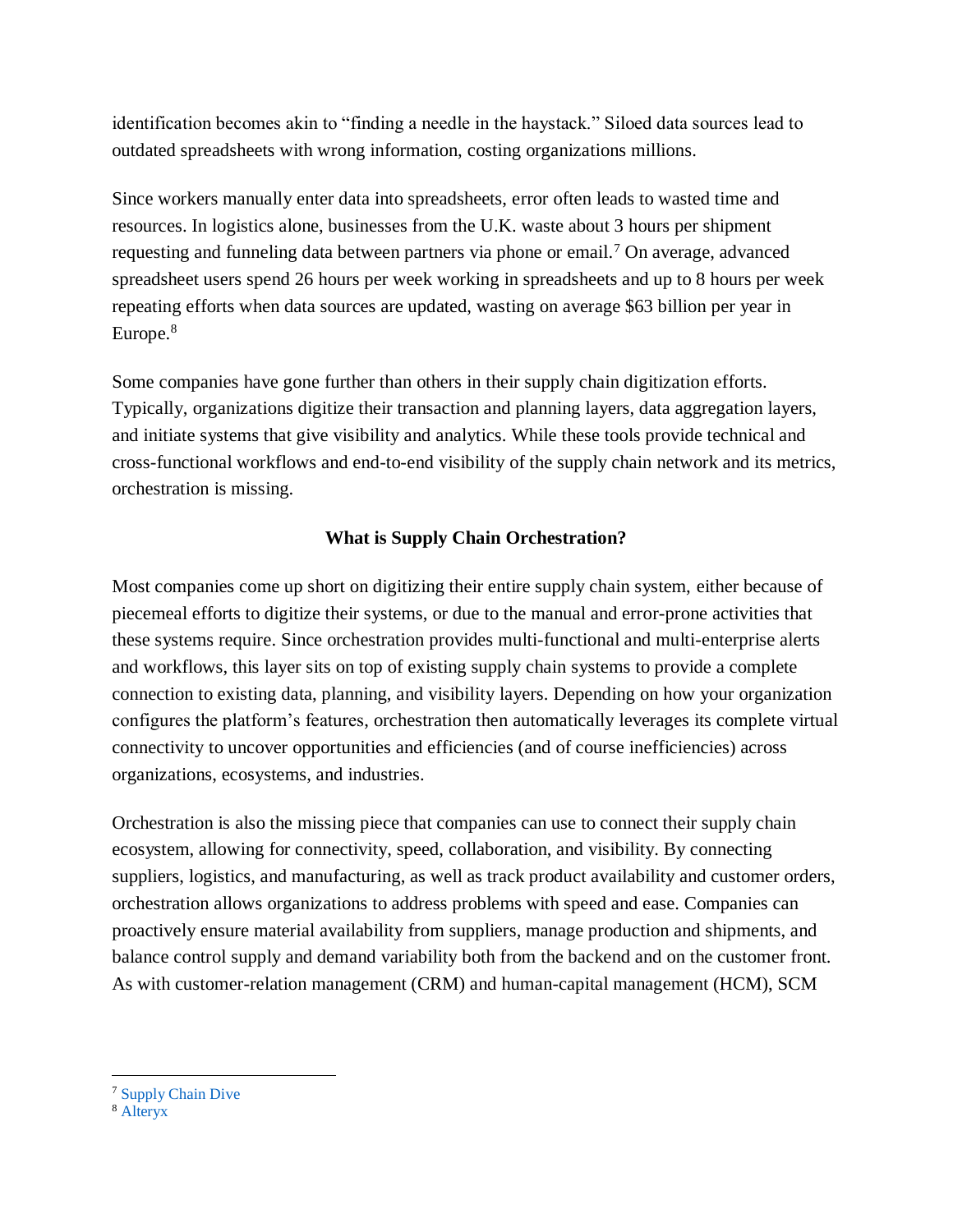has moved into the cloud––not a disparate cloud, but a global supply chain cloud that enables collaboration, visibility, and insights.<sup>9</sup>

Altogether, orchestration enables companies to bring current supply chain IT efforts together and empower organizations to proactively solve incidents before they snowball into disappointed customers, lost revenue, and wasted resources. With such a system, teams could discover and mitigate issues in a matter of hours, avoiding costly spot purchases, rushed production, and expedited deliveries that occur when chasing information through spreadsheets and telephone calls.

# **How Elementum Can Help**

Elementum's platform is a cloud-based, open platform with APIs and microservices. Given these features, Elementum has the ability to fit into an organization's existing IT roadmap and vision. Most IT business leaders prefer that new investments into technology provide open platform features that move away "from legacy architectures, on-premises systems and waterfall development to API-driven microservices, the cloud and agile."<sup>10</sup> Indeed, Elementum complements existing investments to drive agile decisions and maximize value gain. Because of these qualities, Elementum ultimately provides freedom to organizations.

In many cases, the benefits of digital supply chain are clear for IT and organizations as a whole. For one company, digital operations have preserved over \$70 million in annual revenue. By digitizing with Elementum's platform, companies can reduce end-to-end lead time and achieve a 40-50% reduction in process cycle time, saving tens of millions of dollars. The opportunity is ripe for CIOs to help their organizations in the area of supply chain while driving their technology roadmap.

The flexibility of Elementum's Orchestration Platform™ stems from its ability to unify data for ecosystem visibility, predict problems and opportunities proactively, and drive multi-enterprise resolution through its Product Graph™. The Product Graph™ uses AI and ML to provides a unified view of how the global supply chain connects together. Elementum's Orchestration Platform<sup>™</sup> then leverages these deep network relationships in the Product Graph™ to enable AI and ML methods to provide descriptive and predictive insights and intelligence. The platform

<sup>9</sup> [McKinsey](https://www.mckinsey.com/industries/financial-services/our-insights/a-roadmap-for-a-digital-transformation)

 $\overline{a}$ 

 $10$  [CIO](https://www.cio.com/article/3211428/digital-transformation/what-is-digital-transformation-a-necessary-disruption.html?utm_source=Adestra&utm_medium=email&utm_content=Title%3A%20What%20is%20digital%20transformation%3F%20A%20necessary%20disruption&utm_campaign=CIO%20Daily&utm_term=Editorial%20-%20CIO%20Daily&utm_date=20181212161023)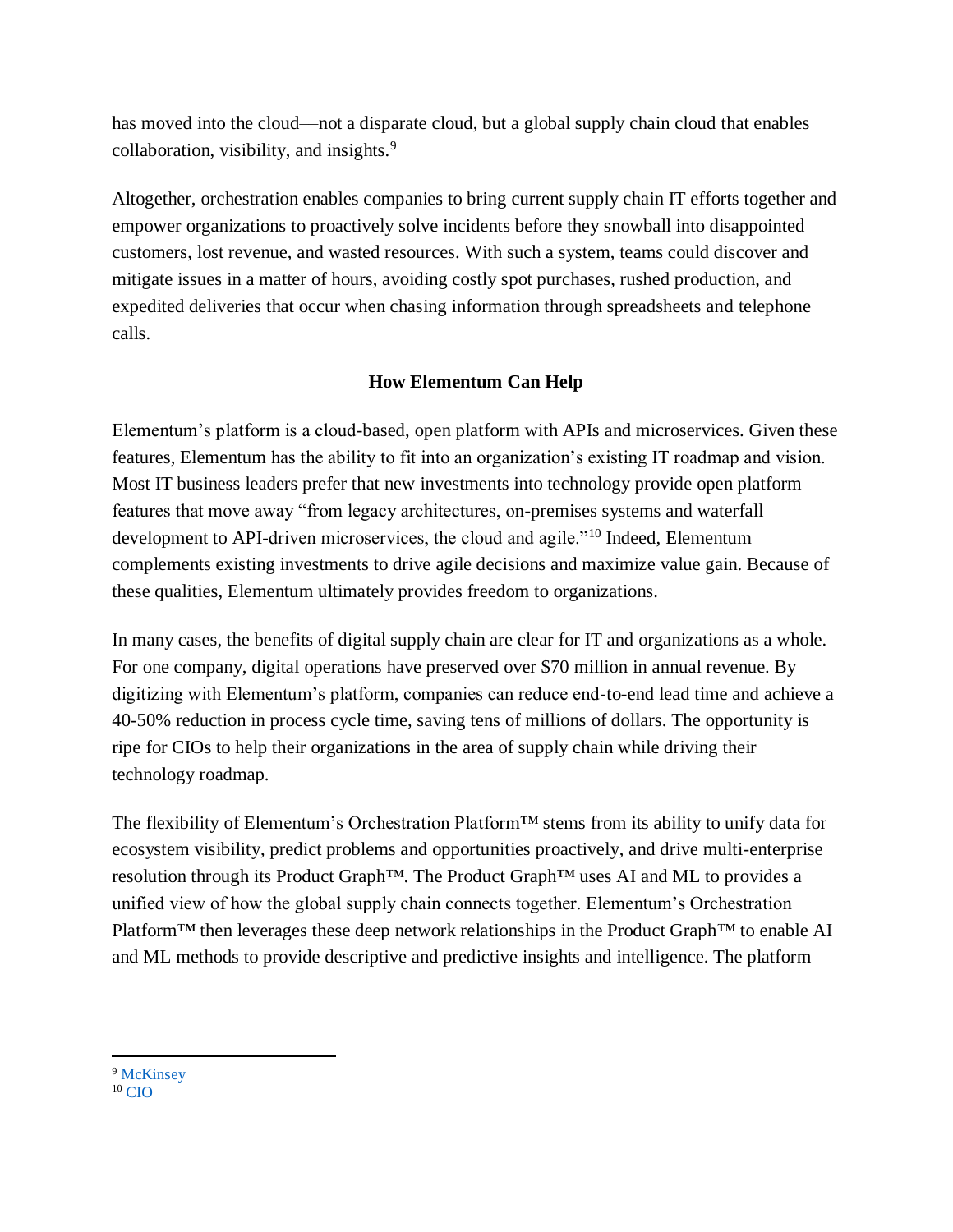allows companies to orchestrate their entire supply chain because it sits on top of data lakes and warehouses, ERPs, transaction systems, and planning tools.

Among IT audiences, it's a fairly common view that supply chain data can be messy and complicated––and typically only 60% accurate. But since this semi-structured data is made worse by human entry, machine learning can solve this data quality problem. Because this data often sits in isolated data lakes, organizations cannot use these analytics to move the needle in terms of accurate decisions. Elementum's platform normalizes operation's data to help organizations make more informed and accurate decisions utilizing an agile approach. And since 70% of data needed to solve problems often resides in systems outside of an organization's four walls, having manageable data ensures that all these external entities are connected and communicating.

There's proven value in this approach: for a food and beverage company, Elementum helped the organization increase their annual revenue by \$79 million; for a \$20 billion healthcare company– –\$83 million in cash by reducing end-to-end lead time; and for a \$10 billion advanced materials company––\$8.1 million in cost savings by managing an external disaster. Since Elementum's orchestration layer uses existing IT systems, its platform allows organizations to discover frictions in the supply chain. The layer allows companies to collaborate cross-functionally to speed up incident resolution and empower planners with insights to optimize operations around product availability, avoiding stockouts, backlogs, or carrying costs.

#### **Key Considerations**

Fundamentally, orchestration is a multi-enterprise undertaking, requiring a greater level of collaboration and open data sharing across supply chains. This is a big shift in mentality, and it requires a high degree of trust in the security of the platform that manages this connectivity. With Elementum's platform, every request for data is routed through a single query service that enforces granular authentication and authorization policies. A robust graph query language enables dynamic scoping of resource access, which is based on established relationships. In other words, a company can manage which items of an order different partners can access. Elementum securely eliminates the data inconsistencies and inaccuracies that result from today's siloed systems.

Elementum's platform detects issues and provides a structured workflow for teams to collaborate, taking corrective action on problems before they impact operations and fulfillment. Since many global vendors and partners are already on the platform, the supply chain network provides tremendous benefits to all parties involved. It would take several years and cost over